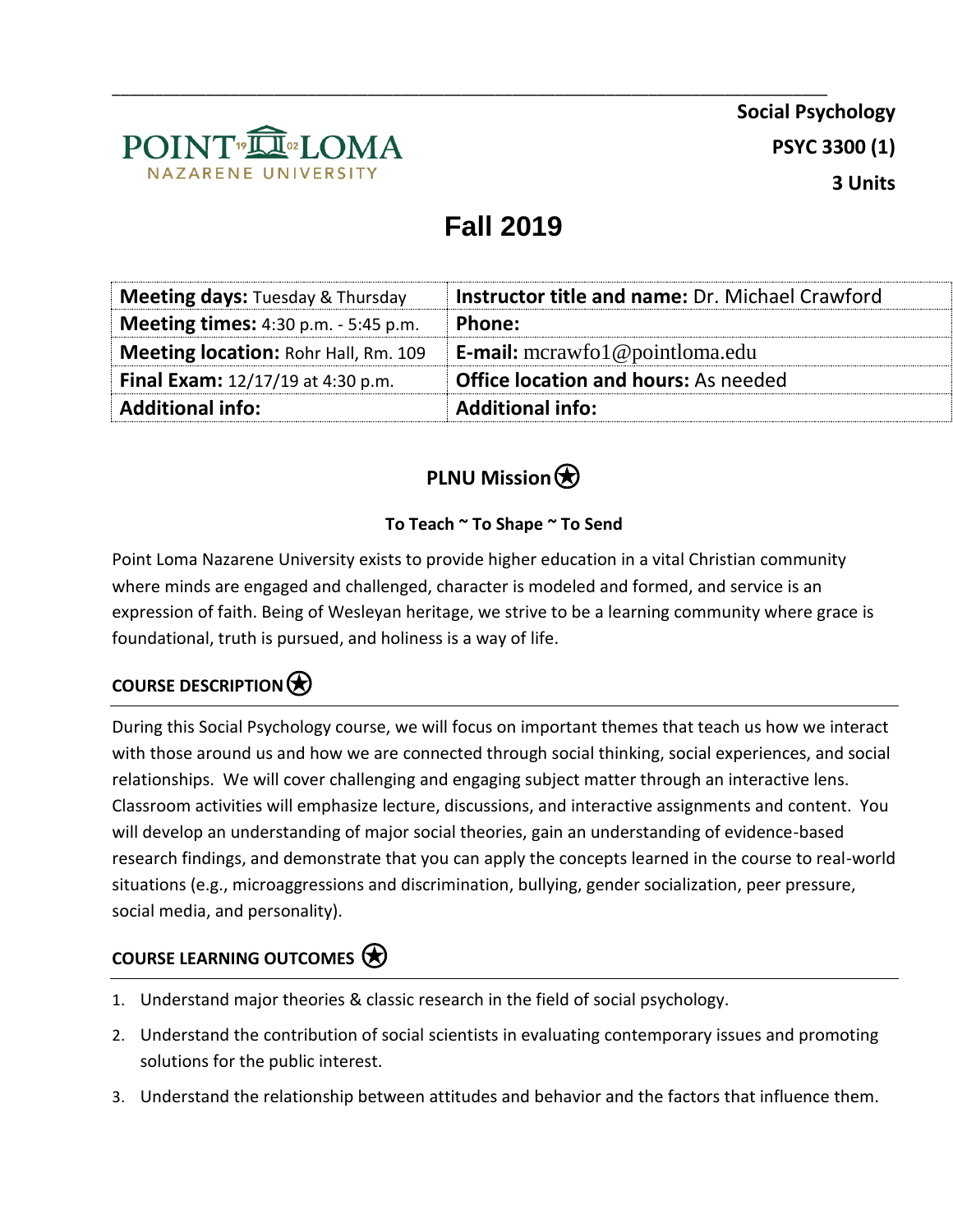- 4. Be able to apply what you learn in this course to your everyday life & real-world situations.
- 5. Be able to comprehend, critically analyze, & discuss social research. (This learning objective will be assessed during i-Clicker quizzes & class discussions).
- 6. Locate, interpret and critically evaluate scholarly articles in psychology.
- 7. Demonstrate effective written communication skills in a variety of formats and for a variety of audiences, using APA format when appropriate.
- 8. Evaluate the role that context (i.e., families, peers, schools, communities, cultures) plays in development.
- 9. Describe the major concepts theories, empirical findings, historical trends in psychology and their application to behavioral and mental processes.
- 10. Describe the scientific approach to psychology and apply basic research methods in psychology, including research design, quantitative analysis, interpretation, and reporting in APA format.

#### ASSESSMENT AND GRADING  $\bigcirc$

- **Weekly Quizzes:** Weekly quizzes must be completed prior to the beginning of the class they are assigned for. These Quizzes will cover the reading assigned for that week and ensure that you are prepared for discussion when class begins. The top 10 highest scores of the quizzes will be averaged together and will make up 25% of the course grade.
- **In-Class Participation:** Students will be asked to participate in discussion in order to demonstrate understanding of class concepts.
- **Midterm Paper:** Find a current event that took place over the past five years. Identify two concepts from class that played a role in the event (e.g. social facilitation, cognitive dissonance, social learning theory, etc.). Papers should be a minimum of 5 pages, double spaced, 12pt font. Papers must be written in APA format with a minimum of three references.
- **Group Presentation:** Students will be randomly assigned a group member and topic on the first day of class. Students will prepare a 30-minute presentation and include a class activity demonstrating that concept within the allotted time. Both member of the group will receive the same grade.
- **Final Exam:** Exam will be comprehensive and will include topics covered throughout the semester.

| Assignment distribution by percentage:        | Grading scale:                                               |
|-----------------------------------------------|--------------------------------------------------------------|
| Weekly quizzes<br>15%<br>$\bullet$            | A=93-100<br>$C = 73 - 76$                                    |
| In-Class Participation<br>10%<br>$\bullet$    | $A = 92 - 90$<br>$C = 70 - 72$                               |
| <b>Group Presentation</b><br>25%<br>$\bullet$ | $B+=87-89$<br>$D+=67-69$                                     |
| Midterm Paper<br>25%<br>$\bullet$             | $B = 83 - 86$<br>$D=63-66$<br>$B = 80 - 82$<br>$D = 60 - 62$ |
| Final Exam<br>25%<br>$\bullet$                | $C+=77-79$<br>$F = 0.59$                                     |
|                                               |                                                              |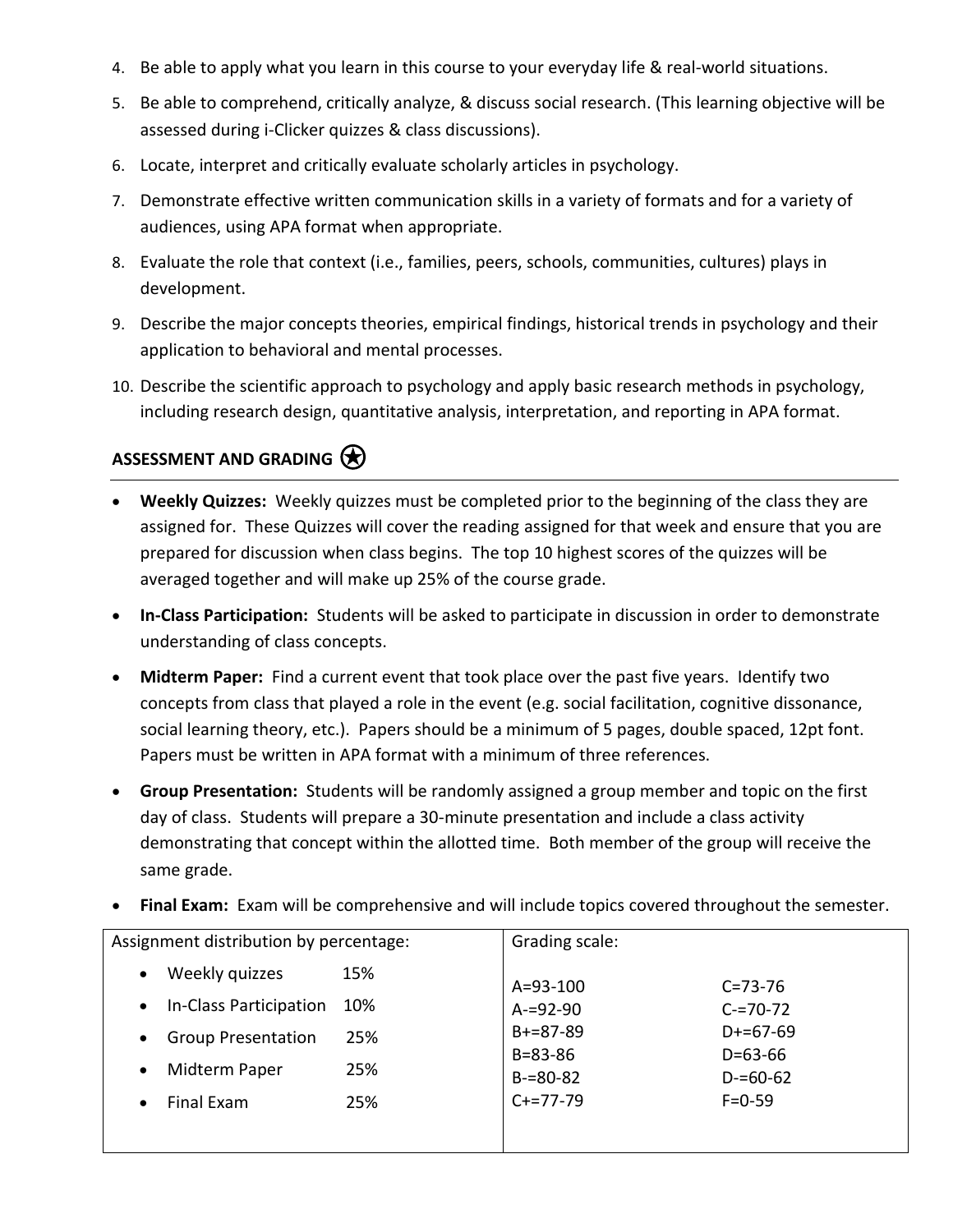#### **REQUIRED TEXTS AND RECOMMENDED STUDY RESOURCES**

Gilovich, T., Keltner, D., Chen, S., & Nisbett, R. E. (2019). *Social psychology (5*th ed.). New York, NY: W.W. Norton & Company, Inc.

ISBN-13: 978-0393667691



**Course Summary**⍟

| <b>DATE PRESENTED</b> | <b>CLASS CONTENT OR ASSIGNMENT</b>                    | <b>ASSIGNMENT</b><br><b>DUE DATE</b> |
|-----------------------|-------------------------------------------------------|--------------------------------------|
| 9/5/19                | Syllabus and Intro to Social Psychology               |                                      |
| 9/10/19               | The Methods of Social Psychology                      | Quiz                                 |
| 9/12/19               | Social Self                                           | Quiz                                 |
| 9/17/19               | <b>Social Cognition</b>                               | Quiz                                 |
| 9/19/19               | Social Cognition - Group 1                            |                                      |
| 9/24/19               | <b>Social Attribution</b>                             | Quiz                                 |
| 9/26/19               | Social Attribution - Group 2                          |                                      |
| 10/1/19               | Emotion                                               | Quiz                                 |
| 10/3/19               | Emotion - Group 3                                     |                                      |
| 10/8/19               | Attitudes, Behavior, & Rationalization                | Quiz                                 |
| 10/10/19              | Attitudes, Behavior, & Rationalization - Group 4      |                                      |
| 10/15/19              | Persuasion                                            | Quiz                                 |
| 10/17/19              | Persuasion - Group 5                                  |                                      |
| 10/22/19              | <b>Mid-Semester Review</b>                            | <b>Midterm Paper</b>                 |
| 10/24/19              | Aggression - Group 6                                  | Quiz                                 |
| 10/29/19              | Social Influence                                      | Quiz                                 |
| 10/31/19              | Social Influence - Group 7                            |                                      |
| 11/5/19               | <b>Relationships &amp; Attraction</b>                 | Quiz                                 |
| 11/7/19               | Relationships & Attraction - Group 8                  |                                      |
| 11/12/19              | Stereotyping, Prejudice, and Discrimination           | Quiz                                 |
| 11/14/19              | Stereotyping, Prejudice, and Discrimination - Group 9 |                                      |
| 11/19/19              | <b>Group Dynamics</b>                                 | Quiz                                 |
| 11/21/19              | Group Dynamics - Group 10                             |                                      |
| 11/26/19              | <b>Open Discussion</b>                                |                                      |
| 11/28/19              | *** Class Canceled - Thanksgiving Recess***           |                                      |
| 12/3/19               | Altruism & Cooperation                                | Quiz                                 |
| 12/5/19               | Open Discussion                                       |                                      |
| 12/10/19              | <b>Final Exam Review</b>                              |                                      |
|                       |                                                       |                                      |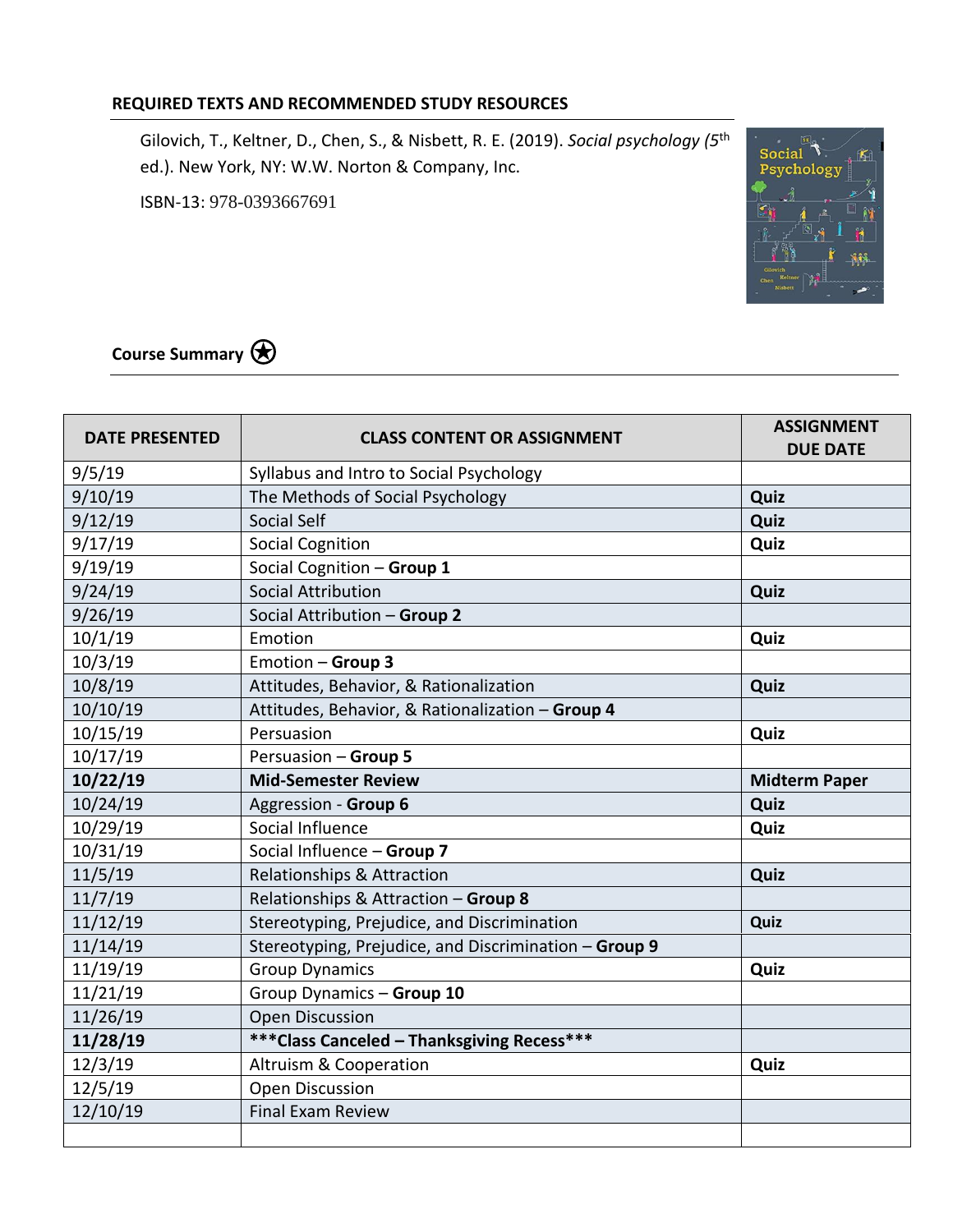Note: *This schedule is subject to change, as needed.*

#### **INCOMPLETE AND LATE ASSIGNMENTS**

All assignments are to be submitted/turned in by the beginning of the class session on the day they are due—including assignments posted in Canvas. In-class assignments must be completed in class. Incompletes will only be assigned in extremely unusual circumstances.

### **FINAL EXAMINATION POLICY**

Successful completion of this class requires taking the final examination **on its scheduled day**. The final examination schedule is posted on the [Class Schedules](http://www.pointloma.edu/experience/academics/class-schedules) site. No requests for early examinations or alternative days will be approved.

NOTE: The following policies are to be used without changes:

#### **PLNU COPYRIGHT POLICY (★)**

Point Loma Nazarene University, as a non-profit educational institution, is entitled by law to use materials protected by the US Copyright Act for classroom education. Any use of those materials outside the class may violate the law.

### **PLNU ACADEMIC HONESTY POLICY**

Students should demonstrate academic honesty by doing original work and by giving appropriate credit to the ideas of others. Academic dishonesty is the act of presenting information, ideas, and/or concepts as one's own when in reality they are the results of another person's creativity and effort. A faculty member who believes a situation involving academic dishonesty has been detected may assign a failing grade for that assignment or examination, or, depending on the seriousness of the offense, for the course. Faculty should follow and students may appeal using the procedure in the university Catalog. See [Academic Policies](http://catalog.pointloma.edu/content.php?catoid=18&navoid=1278) for definitions of kinds of academic dishonesty and for further policy information.

#### **PLNU ACADEMIC ACCOMMODATIONS POLICY**

While all students are expected to meet the minimum standards for completion of this course as established by the instructor, students with disabilities may require academic adjustments, modifications or auxiliary aids/services. At Point Loma Nazarene University (PLNU), these students are requested to register with the Disability Resource Center (DRC), located in the Bond Academic Center. [\(DRC@pointloma.edu](mailto:DRC@pointloma.edu) or 619-849-2486). The DRC's policies and procedures for assisting such students in the development of an appropriate academic adjustment plan (AP) allows PLNU to comply with